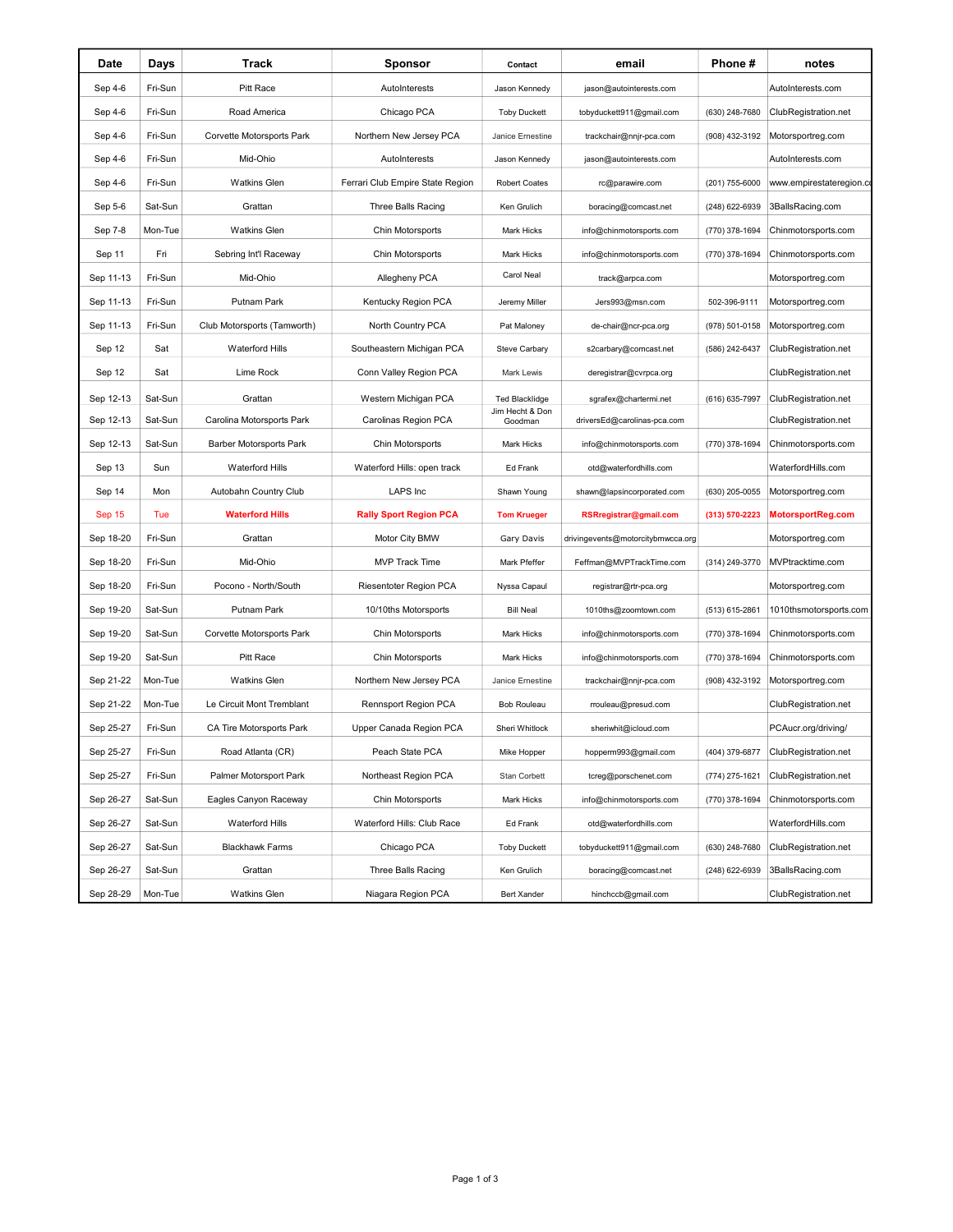| Date         | Days    | Track                             | <b>Sponsor</b>               | Contact             | email                         | Phone#         | notes                            |
|--------------|---------|-----------------------------------|------------------------------|---------------------|-------------------------------|----------------|----------------------------------|
| Oct 2-3      | Fri-Sat | Autobahn Country Club             | NASA - Great Lakes / Midwest | Tara Oram           | toe@NASAgreatlakes.com        | (847) 574-9090 | NASAproracing.com                |
| Oct 2-3      | Fri-Sat | <b>NJMP Lightning</b>             | Metro New York PCA           | <b>Steve Divins</b> | metronyde@optonline.net       | (631) 793-1568 | ClubRegistration.net             |
| Oct 2-4      | Fri-Sun | Mid-Ohio                          | Mid-Ohio Region PCA          | Shannon Moore       | dontblinkracer@earthlink.net  |                | ClubRegistration.net             |
| Oct 2-4      | Fri-Sun | Putnam Park                       | Central Indiana              | Mark Westlake       | markwestlake123@gmail.com     |                | ClubRegistration.net             |
| Oct 3-4      | Sat-Sun | Barber Motorsports Park           | Alabama Region PCA           | Tom Harkins         | tomharkins@bellsouth.net      |                | ClubRegistration.net             |
| Oct 3-4      | Sat-Sun | Grattan                           | Great Lakes Lotus Club       | Tom Schick          | tom@autoeuropesales.com       | (248) 645-6300 | Motorsportreg.com                |
| Oct 3-4      | Sat-Sun | Road Atlanta                      | Chin Motorsports             | <b>Mark Hicks</b>   | info@chinmotorsports.com      | (770) 378-1694 | Chinmotorsports.com              |
| Oct 3-4      | Sat-Sun | Corvette Motorsports Park         | 10/10ths Motorsports         | <b>Bill Neal</b>    | 1010ths@zoomtown.com          | (513) 615-2861 | 1010thsmotorsports.com           |
| Oct 3-4      | Sat-Sun | Sebring Int'l Raceway             | Chin Motorsports             | Mark Hicks          | info@chinmotorsports.com      | (770) 378-1694 | Chinmotorsports.com              |
| Oct 3-4      | Sat-Sun | Summit Point Shenandoah           | <b>BMW CCA - New Jersey</b>  | Jeff White          | jwhite@njbmwcca.org           |                | Motorsportreg.com                |
| Oct 5-6      | Mon-Tue | <b>Watkins Glen</b>               | Conn Valley Region PCA       | Mark Lewis          | deregistrar@cvrpca.org        |                | ClubRegistration.net             |
| Oct 9-11     | Fri-Sun | Mid-Ohio                          | Ohio Valley PCA              | Dennis Okin         | dennisokin@gmail.com          | (513) 300-5076 | ClubRegistration.net             |
| Oct 9-11     | Fri-Sun | Summit Point Main                 | Riesentoter Region PCA       | Nyssa Capaul        | registrar@rtr-pca.org         |                | Motorsportreg.com                |
| Oct 10-11    | Sat-Sun | Indianapolis Motor Speedway       | Chin Motorsports             | <b>Mark Hicks</b>   | info@chinmotorsports.com      | (770) 378-1694 | Chinmotorsports.com              |
| Oct 10-11    | Sat-Sun | <b>NJMP Lighting</b>              | Northern New Jersey PCA      | Janice Ernestine    | trackchair@nnjr-pca.com       | (908) 432-3192 | Motorsportreg.com                |
| Oct 11       | Sun     | Waterford Hills                   | Waterford Hills: open track  | Ed Frank            | otd@waterfordhills.com        |                | WaterfordHills.com               |
| Oct 12       | Mon     | Autobahn Country Club             | LAPS Inc                     | Shawn Young         | shawn@lapsincorporated.com    | (630) 205-0055 | Motorsportreg.com                |
| Oct 15-16    | Thu-Fri | NJMP Thunderbolt/Lighting         | Schattenbaum PCA             | Dan Petchel         | carsinc@comcast.net           | (609) 298-2277 | ClubRegistration.net             |
| Oct 16-18    | Fri-Sun | Indianapolis Motor Speedway       | Mid-Ohio Region PCA          | Shannon Moore       | dontblinkracer@earthlink.net  |                | ClubRegistration.net             |
| Oct 16-18    | Fri-Sun | Road America                      | Baddger Bimmers - Oct Fast   | Darcy Yench         | Darcy.Yench@badgerbimmers.org |                | Motorsportreg.com                |
| Oct 16-18    | Fri-Sun | Gateway Motorsport Park           | St Louis PCA                 | Dan Sokol           | pcaclubrace@aol.com           | (314) 971-4742 | ClubRegistration.net             |
| Oct 17-18    | Sat-Sun | <b>Heartland Motorsports Park</b> | <b>MVP Track Time</b>        | Mark Pfeffer        | Feffman@MVPTrackTime.com      | (314) 249-3770 | MVPtracktime.com                 |
| Oct 17-18    | Sat-Sun | CA Tire Motorsports Park          | Upper Canada Region PCA      | Sheri Whitlock      | sheriwhit@icloud.com          |                | PCAucr.org/driving/              |
| Oct 17-18    | Sat-Sun | Putnam Park                       | 10/10ths Motorsports         | <b>Bill Neal</b>    | 1010ths@zoomtown.com          | (513) 615-2861 | 1010thsmotorsports.com           |
| Oct 18-19    | Sun-Mon | Virginia Int'l Raceway            | Chin Motorsports             | Mark Hicks          | info@chinmotorsports.com      | (770) 378-1694 | Chinmotorsports.com              |
| Oct 23-25    | Fri-Sun | CA Tire Motorsports Park          | <b>BMW CCA - Trillium</b>    | Isi Papadopoulos    | isi@trillium-bmwclub.ca       | (416) 678-4025 | Motorsportreg.com                |
| Oct 23-24    | Fri-Sat | Corvette Motorsports Park         | NASA - Great Lakes           | Tara Oram           | toe@NASAgreatlakes.com        | (847) 574-9090 | NASAproracing.com                |
| Oct 24-25    | Sat-Sun | Road Atlanta                      | Chin Motorsports             | Mark Hicks          | info@chinmotorsports.com      | (770) 378-1694 | Chinmotorsports.com              |
| Oct 24-25    | Sat-Sun | Sebring Int'l Raceway             | Chin Motorsports             | <b>Mark Hicks</b>   | info@chinmotorsports.com      | (770) 378-1694 | Chinmotorsports.com              |
| Oct 24-25    | Sat-Sun | Summit Point                      | Potomac Region PCA           | Charlie Clark       | DERegistrar@PCAPotomac.org    |                | MotorsportReg.com                |
| Oct 30       | Fri     | Daytona Int'l Speedway            | Chin Motorsports             | <b>Mark Hicks</b>   | info@chinmotorsports.com      | (770) 378-1694 | Chinmotorsports.com              |
| Oct 30-Nov 1 | Fri-Sun | <b>NJMP Lighting</b>              | Northern New Jersey PCA      | Janice Ernestine    | trackchair@nnjr-pca.com       |                | (908) 432-3192 Motorsportreg.com |